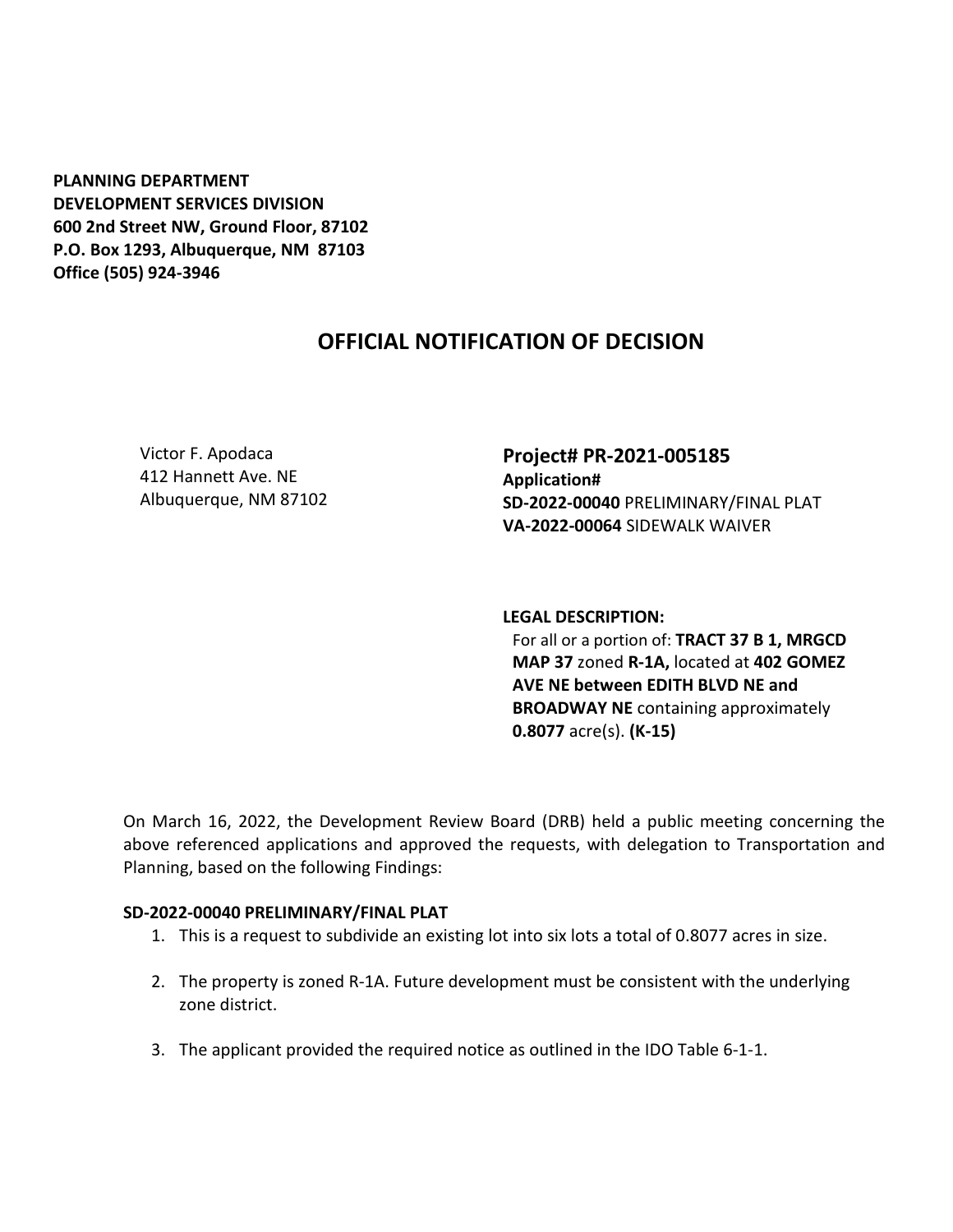## **Conditions:**

- 1. Final sign off is delegated to Transportation for justification of ROW and roadway width on Gomez Avenue, and for a cross section indicating how future roadway elements shall be accomodated.
- 2. Final sign off is delegated to Planning for plat notes indicating sidewalk waiver approval and ROW determination approval and for the application number to be added to the Plat.
- 3. The applicant will obtain final sign off from Transportation and Planning by May 18, 2022 or the case may be scheduled for the next DRB hearing and could be denied per the DRB Rules of Procedure.

## **VA-2022-00064 SIDEWALK WAIVER**

- 1. The applicant proposes a waiver to the IDO/DPM standard(s) consisting of a waiver from the IDO/DPM requirements to construct a 5-foot wide sidewalk along Gomez Avenue NE where a sidewalk doesn't exist.
- 2. The request is justified per 14-16-6-6(P)(3) of the IDO. The area in the vicinity of the subject property is of low-intensity land use and the absence of a sidewalk will not create a gap in an existing sidewalk system.
- 3. The applicant provided the required notice as outlined in the IDO Table 6-1-1.

APPEAL: If you wish to appeal this decision, you must do so within 15 days of the DRB's decision or by **MARCH 31, 2022.** The date of the DRB's decision is not included in the 15-day period for filing an appeal, and if the 15th day falls on a Saturday, Sunday or Holiday, the next working day is considered as the deadline for filing the appeal.

For more information regarding the appeal process, please refer to Section 14-16-6-4(U) of the Integrated Development Ordinance (IDO). Appeals should be submitted via email to **PLNDRS@CABQ.GOV** (if files are less than 9MB in size). For files larger than 9 MB in size, please send an email to **PLNDRS@cabq.gov** and request that staff send you a link via Smartfile to upload the files to. A Non-Refundable filing fee will be calculated and you will receive instructions about paying the fee online.

You will receive notification if any person files an appeal. If there is no appeal, you can receive Building Permits at any time after the appeal deadline quoted above, provided all conditions imposed at the time of approval have been met. Applicants submitting for building permit prior to the completion of the appeal period do so at their own risk. Successful applicants are reminded that there may be other City regulations of the IDO that must be complied with, even after approval of the referenced application(s).